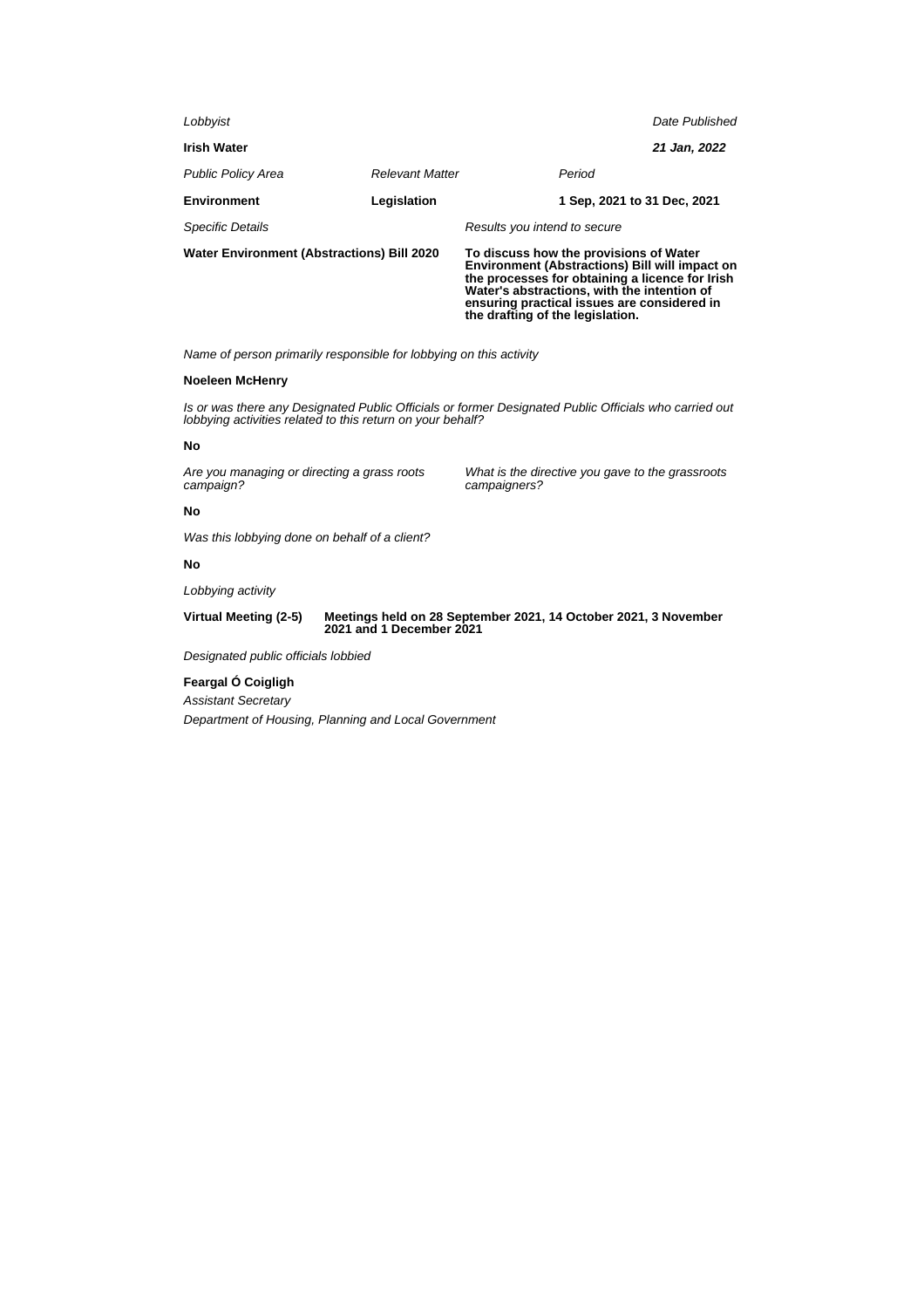| Lobbyist                                                                                                                                                             |                        |                                                       |                                                                                    | Date Published |
|----------------------------------------------------------------------------------------------------------------------------------------------------------------------|------------------------|-------------------------------------------------------|------------------------------------------------------------------------------------|----------------|
| <b>Irish Water</b>                                                                                                                                                   |                        |                                                       |                                                                                    | 21 Jan, 2022   |
| Public Policy Area                                                                                                                                                   | <b>Relevant Matter</b> |                                                       | Period                                                                             |                |
| Energy and Natural Resources Public policy or programme                                                                                                              |                        |                                                       | 1 Sep, 2021 to 31 Dec, 2021                                                        |                |
| Specific Details                                                                                                                                                     |                        | Results you intend to secure                          |                                                                                    |                |
| Discussion concerning water and waste water To update SF party members on Irish Water<br>services in Ireland and Connection and<br>Developer Services in Irish Water |                        |                                                       | <b>Connection and Developer Services</b><br>processes and Housing for All Strategy |                |
| Name of person primarily responsible for lobbying on this activity                                                                                                   |                        |                                                       |                                                                                    |                |
| David Kelly                                                                                                                                                          |                        |                                                       |                                                                                    |                |
| Is or was there any Designated Public Officials or former Designated Public Officials who carried out<br>lobbying activities related to this return on your behalf?  |                        |                                                       |                                                                                    |                |
| No                                                                                                                                                                   |                        |                                                       |                                                                                    |                |
| Are you managing or directing a grass roots<br>campaign?                                                                                                             |                        | campaigners?                                          | What is the directive you gave to the grassroots                                   |                |
| No                                                                                                                                                                   |                        |                                                       |                                                                                    |                |
| Was this lobbying done on behalf of a client?                                                                                                                        |                        |                                                       |                                                                                    |                |
| No                                                                                                                                                                   |                        |                                                       |                                                                                    |                |
| Lobbying activity                                                                                                                                                    |                        |                                                       |                                                                                    |                |
| Meeting (1)<br><b>20 October 2021</b>                                                                                                                                |                        |                                                       |                                                                                    |                |
| Designated public officials lobbied                                                                                                                                  |                        |                                                       |                                                                                    |                |
| Eoin O Broin                                                                                                                                                         |                        | <b>Dessie Ellis</b>                                   |                                                                                    |                |
| TD<br>Dáil Eireann, the Oireachtas                                                                                                                                   |                        | TD<br>Dáil Eireann, the Oireachtas                    |                                                                                    |                |
| <b>Imelda Munster</b>                                                                                                                                                |                        |                                                       |                                                                                    |                |
| TD                                                                                                                                                                   |                        | Pa Daly<br>TD                                         |                                                                                    |                |
| Dáil Eireann, the Oireachtas                                                                                                                                         |                        | Dáil Eireann, the Oireachtas                          |                                                                                    |                |
| Sorca Clarke                                                                                                                                                         |                        | Seán Crowe                                            |                                                                                    |                |
| TD<br>Dáil Éireann, the Oireachtas                                                                                                                                   |                        | TD<br>Dáil Éireann, the Oireachtas                    |                                                                                    |                |
| <b>Thomas Gould</b><br>TD<br>Dáil Éireann, the Oireachtas                                                                                                            |                        | Ruairí Ó Murchú<br>TD<br>Dáil Éireann, the Oireachtas |                                                                                    |                |
|                                                                                                                                                                      |                        |                                                       |                                                                                    |                |
|                                                                                                                                                                      |                        |                                                       |                                                                                    |                |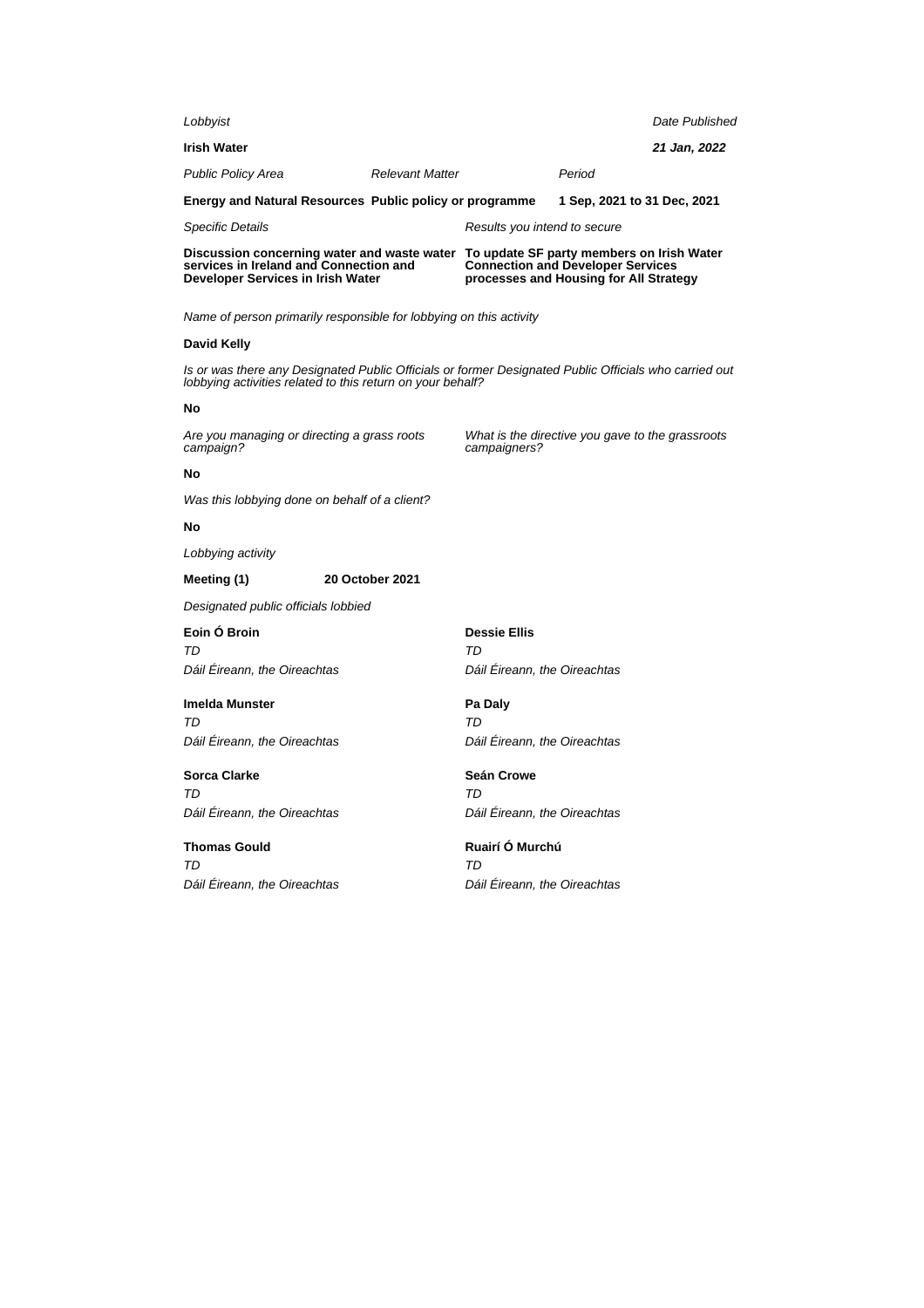| Lobbyist                                                                              |                        |                                                                                            |                             | Date Published |
|---------------------------------------------------------------------------------------|------------------------|--------------------------------------------------------------------------------------------|-----------------------------|----------------|
| <b>Irish Water</b>                                                                    |                        |                                                                                            |                             | 21 Jan, 2022   |
| <b>Public Policy Area</b>                                                             | <b>Relevant Matter</b> |                                                                                            | Period                      |                |
| Energy and Natural Resources Public policy or programme                               |                        |                                                                                            | 1 Sep. 2021 to 31 Dec. 2021 |                |
| <b>Specific Details</b>                                                               |                        | Results you intend to secure                                                               |                             |                |
| Discussion concerning water and waste water<br>services in Ireland and upcoming major |                        | To update Housing Committee member on the<br>water and waste water sector, Housing for All |                             |                |

# **David Kelly**

**projects**

Is or was there any Designated Public Officials or former Designated Public Officials who carried out lobbying activities related to this return on your behalf?

### **No**

Are you managing or directing a grass roots campaign?

What is the directive you gave to the grassroots campaigners?

**strategy, CDS, STVGP, NWRP, WSP**

# **No**

Was this lobbying done on behalf of a client?

# **No**

Lobbying activity

# **Meeting (1) 24 November 2021**

Designated public officials lobbied

# **Emer Higgins** TD

Dáil Éireann, the Oireachtas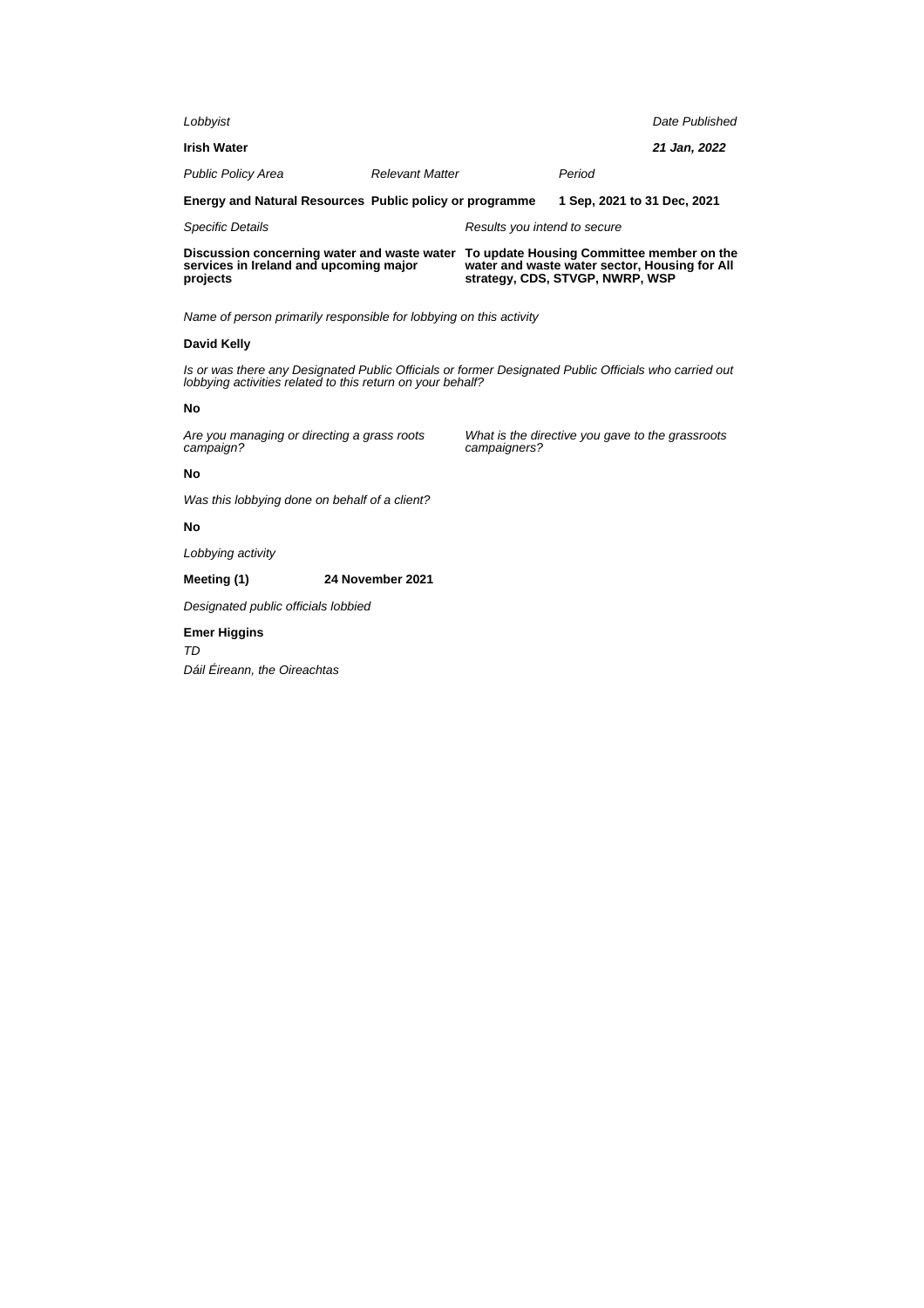| Lobbyist                                                                              |                        |                                                                                            |                             | Date Published |
|---------------------------------------------------------------------------------------|------------------------|--------------------------------------------------------------------------------------------|-----------------------------|----------------|
| <b>Irish Water</b>                                                                    |                        |                                                                                            |                             | 21 Jan, 2022   |
| <b>Public Policy Area</b>                                                             | <b>Relevant Matter</b> |                                                                                            | Period                      |                |
| Energy and Natural Resources Public policy or programme                               |                        |                                                                                            | 1 Sep. 2021 to 31 Dec. 2021 |                |
| <b>Specific Details</b>                                                               |                        | Results you intend to secure                                                               |                             |                |
| Discussion concerning water and waste water<br>services in Ireland and upcoming major |                        | To update Housing Committee member on the<br>water and waste water sector, Housing for All |                             |                |

# **David Kelly**

**projects**

Is or was there any Designated Public Officials or former Designated Public Officials who carried out lobbying activities related to this return on your behalf?

### **No**

Are you managing or directing a grass roots campaign?

What is the directive you gave to the grassroots campaigners?

**strategy, CDS, STVGP, NWRP, WSP**

# **No**

Was this lobbying done on behalf of a client?

# **No**

Lobbying activity

# **Meeting (1) 10 November 2021**

Designated public officials lobbied

# **Thomas Gould** TD Dáil Éireann, the Oireachtas